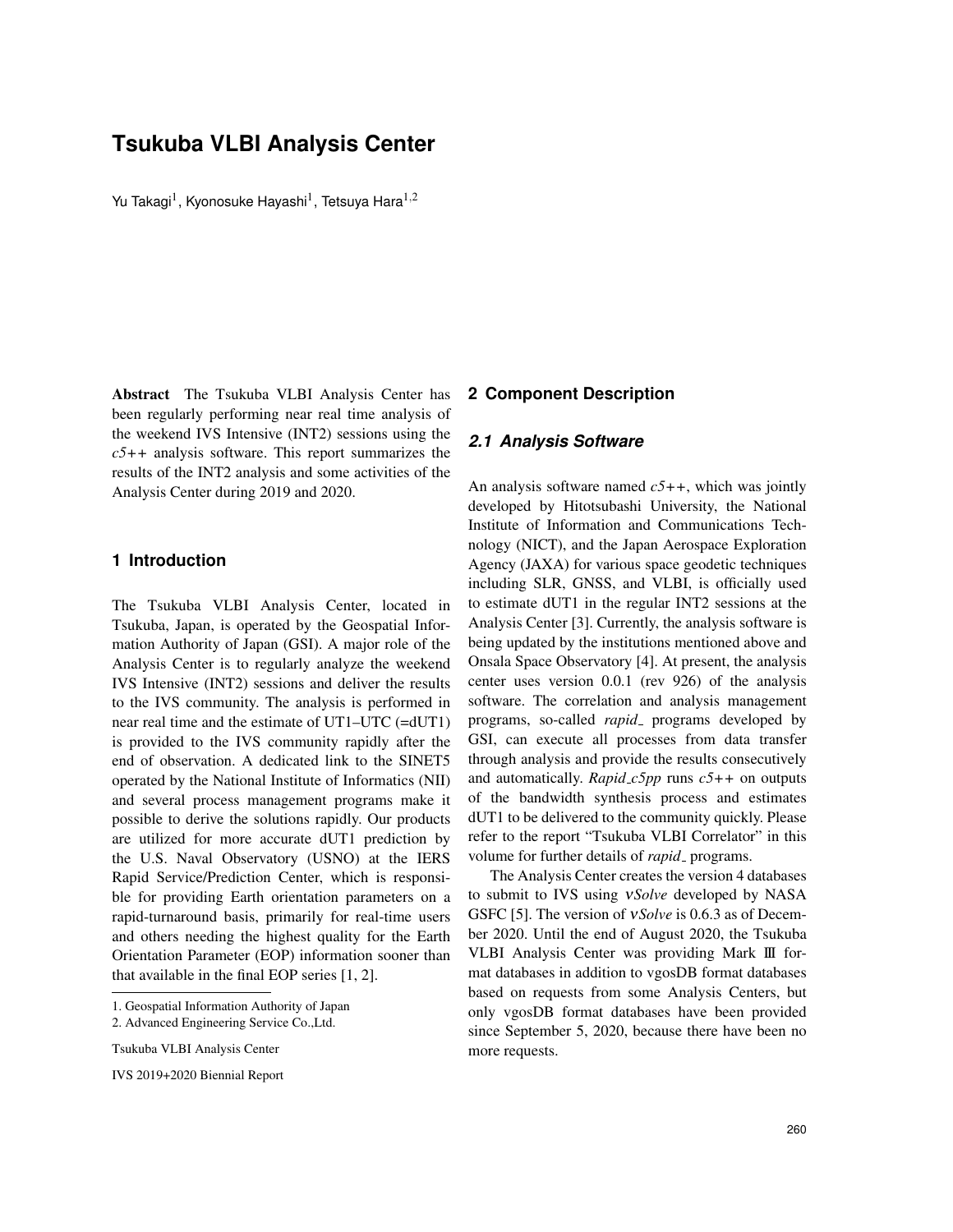# *2.2 Analysis Center Hardware Capabilities*

At the Analysis Center, *c5++* and ν*Solve* are installed on several general purpose and commercially produced Linux computers to perform dUT1 analysis. The main analysis server has two 3-TB hard disk drives where the VLBI databases and necessary a priori files are stored. One is used as main storage and mirrored by the other regularly. We are planning to increase the storage capacities in the future.

### **3 Staff**

The technical staff in the Tsukuba VLBI Analysis Center are:

- Yu Takagi correlator/analysis chief, management.
- Kyonosuke Hayashi correlator/analysis operator, coordination.
- Tetsuya Hara (AES) correlator/analysis operator, software development.

# **4 Analysis Operations**

#### *4.1 Updates of the Analysis Environment*

There were a few major updates of the analysis software and setting during this period.

#### • Transition to ICRF3

The Analysis Center had been conducting analysis with the ICRF2 source position catalog set for both *c5++* and ν*Solve* since April 2010. Since ICRF3 was released in January 2019, the Analysis Center changed the source position catalog for ν*Solve* from ICRF2 to ICRF3 in February 2019. For *c5++*, the catalog was changed in January 2020. In the INT2 analysis, we used ICRF3 starting with Q19054 for ν*Solve* and with Q20025 for *c5++*.

#### • Update of *c5++* Version

The Analysis Center used version 0.0.1 (rev 907) of c5++ until January 2019, and updated the analysis software version twice between 2019 and 2020. First, we updated *c5++* to version 0.0.1 (rev 920) on January 22, 2020, because *c5++* began to support ICRF3 from version 0.0.1 (rev 918). For the INT2 analysis, this version was used from Q20025 to Q20138. The second update was to version 0.0.1 (rev 926) on May 23, 2020, because there were major updates regarding the available mapping functions from version 0.0.1 (rev 922) to version 0.0.1 (rev 924). We are using this version from Q20144 onward for the INT2 analysis.

#### • Change mapping function

In *c5++*, three mapping functions, VMF3, V3GR, and GPT3, provided by the Vienna University of Technology [6] have been available since version 0.0.1 (rev 922). The Analysis Center was using VMF1 as the mapping function, but with the update of *c5++* to version 0.0.1 (rev 926), we considered changing the mapping function to be used in the future to either VMF3 or V3GR. To investigate the effect of changing the mapping function, we compared the estimates of dUT1 for three different mapping functions of VMF1, VMF3, and V3GR, using the data of the INT2 sessions conducted from January 2019 to March 2020. Figure 1 shows the difference of dUT1 solutions using each mapping function from IERS EOP 14C04. The mean and standard deviation were 2.46±20.22, 2.44 $\pm$ 20.20, and 1.14 $\pm$ 19.70 microseconds for VMF1, VMF3, and V3GR, respectively. Although the difference from IERS EOP 14C04 was slightly the smallest when V3GR was used, there was no significant difference in each dUT1 values estimated with the three mapping functions. Therefore, we have been using VMF3 as the mapping function of *c5++* since May 23, 2020, because it is easy to migrate from VMF1. We will continue to consider the adoption of V3GR.

# *4.2 Summary of UT1–UTC Results*

Almost all of the weekend INT2 sessions were processed at the Analysis Center automatically in near real time using the *rapid* programs. Table 1 summarizes the INT2 sessions analyzed by the Analysis Center in 2019 and 2020. The number of analyzed INT2 sessions was 99 and 97 in 2019 and 2020, respectively. The estimated dUT1 were submitted to the IVS Data Center as gsiint2c.eopi.

Ishioka (ISHIOKA) in Japan and Wettzell 20-m (WETTZELL) in Germany usually participate in the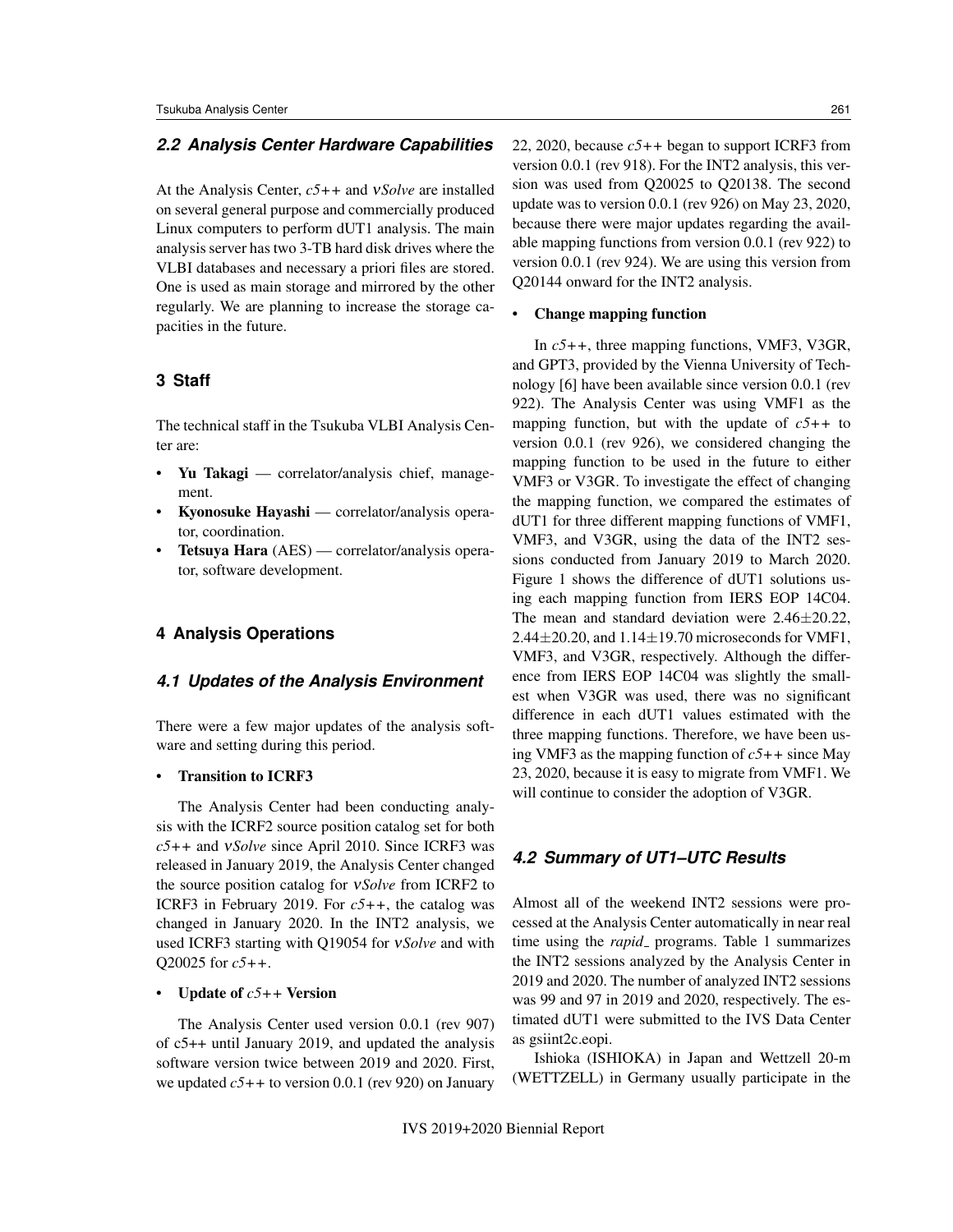

**Fig. 1** The time series of the difference of dUT1 solution using each mapping function from IERS EOP 14C04. The data from the INT2 sessions conducted between January 2019 and March 2020 were used.

|         | Table 1 Intensive sessions analyzed at the Tsukuba Analysis |  |  |  |
|---------|-------------------------------------------------------------|--|--|--|
| Center. |                                                             |  |  |  |

| 2019        | <b>Baseline</b> | # of sessions | Ave. of dUT1         |
|-------------|-----------------|---------------|----------------------|
|             |                 |               | formal uncertainties |
|             | <b>IsWz</b>     | 91            | $11.78$ usec         |
| Intensive 2 | IsNy            |               | $18.71$ µsec         |
|             | <b>MkWz</b>     | 4             | $10.09$ usec         |
|             | <b>KkWz</b>     | 3             | $32.61$ usec         |
| Total       |                 | 99            | 12.44 usec           |
|             |                 |               |                      |
|             | <b>Baseline</b> |               | Ave. of dUT1         |
| 2020        |                 | # of sessions | formal uncertainties |
|             | <b>IsWz</b>     | 29            | $9.21$ usec          |
| Intensive 2 | MkWz            | 43            | $8.19$ usec          |
|             | <b>KkWz</b>     | 25            | $10.05$ usec         |
| Intensive 3 | NyShWnWz        |               | $27.94$ usec         |
| Total       |                 | 98            | $9.28$ usec          |

INT2 sessions. When ISHIOKA was not available because of its VGOS period for a few months in a year or its mechanical trouble, either the VLBA antenna at Mauna Kea (MK-VLBA) or Kokee Park (KOKEE) in Hawaii, U.S., participated in the INT2 sessions as substitute of ISHIOKA. Ny-Ålesund (NYALES20) in Norway also filled in the absence of WETTZELL.

The averaged formal error for the ISHIOKA– WETTZELL baseline, the typical baseline of the INT2 session, was about ten microseconds, and the averaged formal errors for most baselines fell within the range of 20 microseconds (Table 1). Figure 2 shows the differences between dUT1 solutions for each baseline and IERS EOP 14C04 from January 2019 through December 2020. The IVS Intensive 3 (INT3) session

**Table 2** Summary of automated processing results.

|                                    | 2019             | 2020          |
|------------------------------------|------------------|---------------|
| # of sessions                      | 99               | 97            |
| Success in real time processing    | 72.              | 74            |
| - Ave. of Latency                  | $40 \text{ min}$ | 1 hour 20 min |
| Failed in real time processing     | 27               | 23            |
| - Data quality (outlier)           |                  | 14            |
| - <i>rapid</i> - programs failure  |                  |               |
| - Station or data transfer failure | 18               |               |

observed on July 27, 2020, correlated at the Tsukuba VLBI Correlator, was also analyzed.

Table 2 outlines the results of the near real time processing of the INT2 sessions processed at the analysis center in 2019 to 2020. 72 out of 99 and 74 out of 97 sessions were successfully processed in near real time in 2019 and 2020, respectively. A total of 50 near real time processing failures were due to problems with the observation data or the observing stations. The average time it took to obtain the dUT1 estimation was about 40 minutes in 2019 and about 1 hour and 12 minutes in 2020. In particular, when the near real time processing was successful, the estimated values for dUT1 were delivered within approximately one hour for the ISHIOKA–WETTZELL baseline.

#### **5 Outlook**

We will continue to analyze the data of the IVS Intensive sessions and deliver dUT1 products in near real time. In addition, we will keep updating our automatic